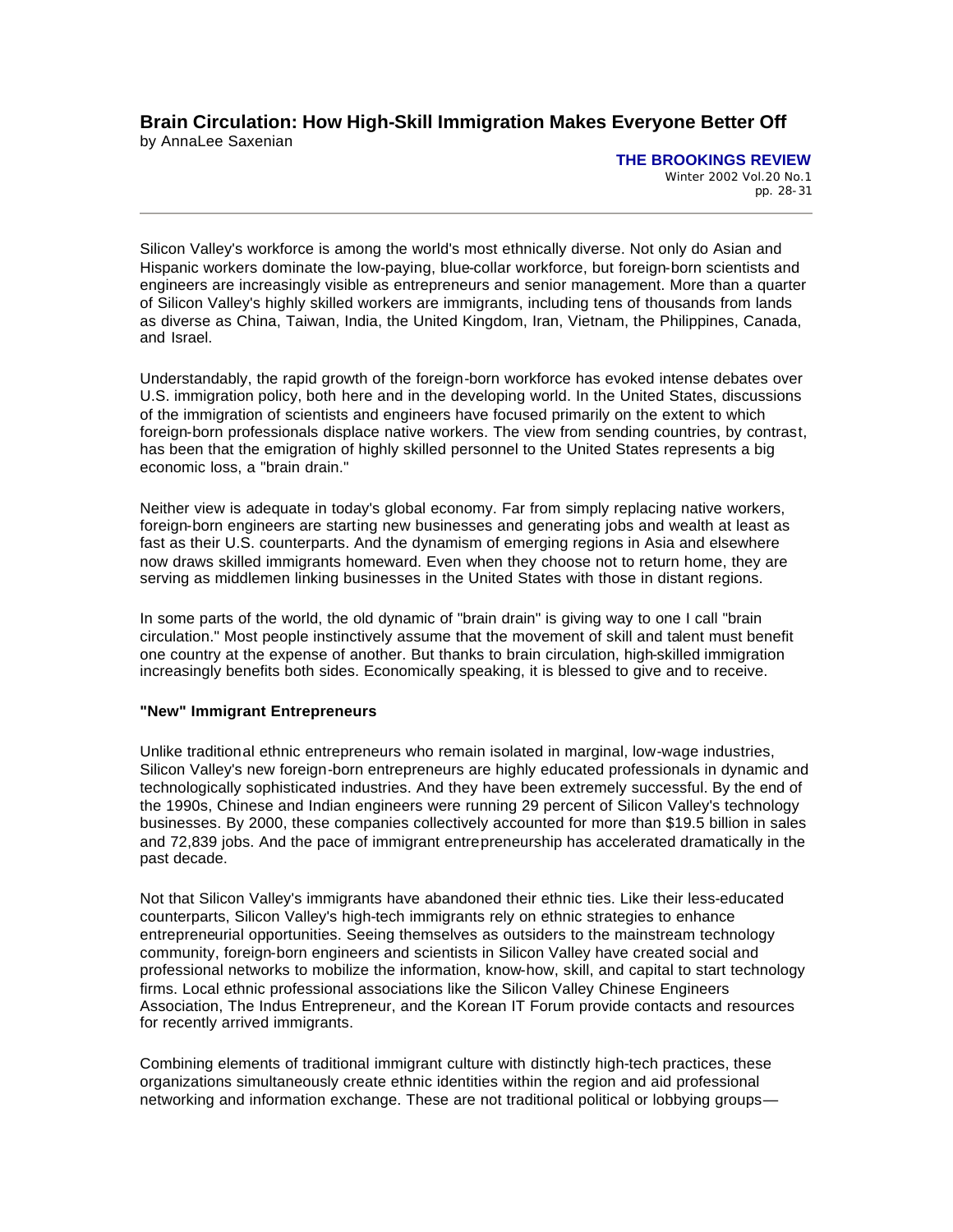rather their focus is the professional and technical advancement of their members. Membership in Indian and Chinese professional associations has virtually no overlap, although the overlap within the separate communities—particularly the Chinese, with its many specialized associations appears considerable. Yet ethnic distinctions also exist within the Chinese community. To an outsider, the Chinese American Semiconductor Professionals Association and the North American Chinese Semiconductor Association are redundant organizations. One, however, represents Taiwanese, the other Mainland, Chinese.

Whatever their ethnicity, all these associations tend to mix socializing—over Chinese banquets, Indian dinners, or family-centered social events—with support for professional and technical advancement. Each, either explicitly or informally, offers first-generation immigrants professional contacts and networks within the local technology community. They serve as recruitment channels and provide role models of successful immigrant entrepreneurs and managers. They sponsor regular speakers and conferences whose subjects range from specialized technical and market information to how to write a business plan or manage a business. Some Chinese associations give seminars on English communication, negotiation skills, and stress management.

Many of these groups have become important cross-generational forums. Older engineers and entrepreneurs in both the Chinese and the Indian communities now help finance and mentor younger co-ethnic entrepreneurs. Within these networks, "angel" investors often invest individually or jointly in promising new ventures. The Indus Entrepreneur, for example, aims to "foster entrepreneurship by providing mentorship and resources" within the South Asian technology community. Both the Asian American Manufacturers Association and the Monte Jade Science and Technology Association sponsor annual investment conferences to match investors (often from Asia as well as Silicon Valley) with Chinese entrepreneurs.

Although many Chinese and Indian immigrants socialize primarily within their ethnic networks, they routinely work with U.S. engineers and U.S.-run businesses. In fact, recognition is growing within these communities that although a start-up might be spawned with the support of the ethnic networks, it must become part of the mainstream to grow. The most successful immigrant entrepreneurs in Silicon Valley today appear to be those who have drawn on ethnic resources while simultaneously integrating into mainstream technology and business networks.

## **Transnational Entrepreneurship**

Far beyond their role in Silicon Valley, the professional and social networks that link new immigrant entrepreneurs with each other have become global institutions that connect new immigrants with their counterparts at home. These new transnational communities provide the shared information, contacts, and trust that allow local producers to participate in an increasingly global economy.

Silicon Valley's Taiwanese engineers, for example, have built a vibrant two-way bridge connecting them with Taiwan's technology community. Their Indian counterparts have become key middlemen linking U.S. businesses to low-cost software expertise in India. These cross-Pacific networks give skilled immigrants a big edge over mainstream competitors who often lack the language skills, cultural know-how, and contacts to build business relationships in Asia. The long-distance networks are accelerating the globalization of labor markets and enhancing opportunities for entrepreneurship, investment, and trade both in the United States and in newly emerging regions in Asia.

Taiwanese immigrant Miin Wu, for example, arrived in the United States in the early 1970s to pursue graduate training in electrical engineering. After earning a doctorate from Stanford University in 1976, Wu saw little use for his new skills in economically backward Taiwan and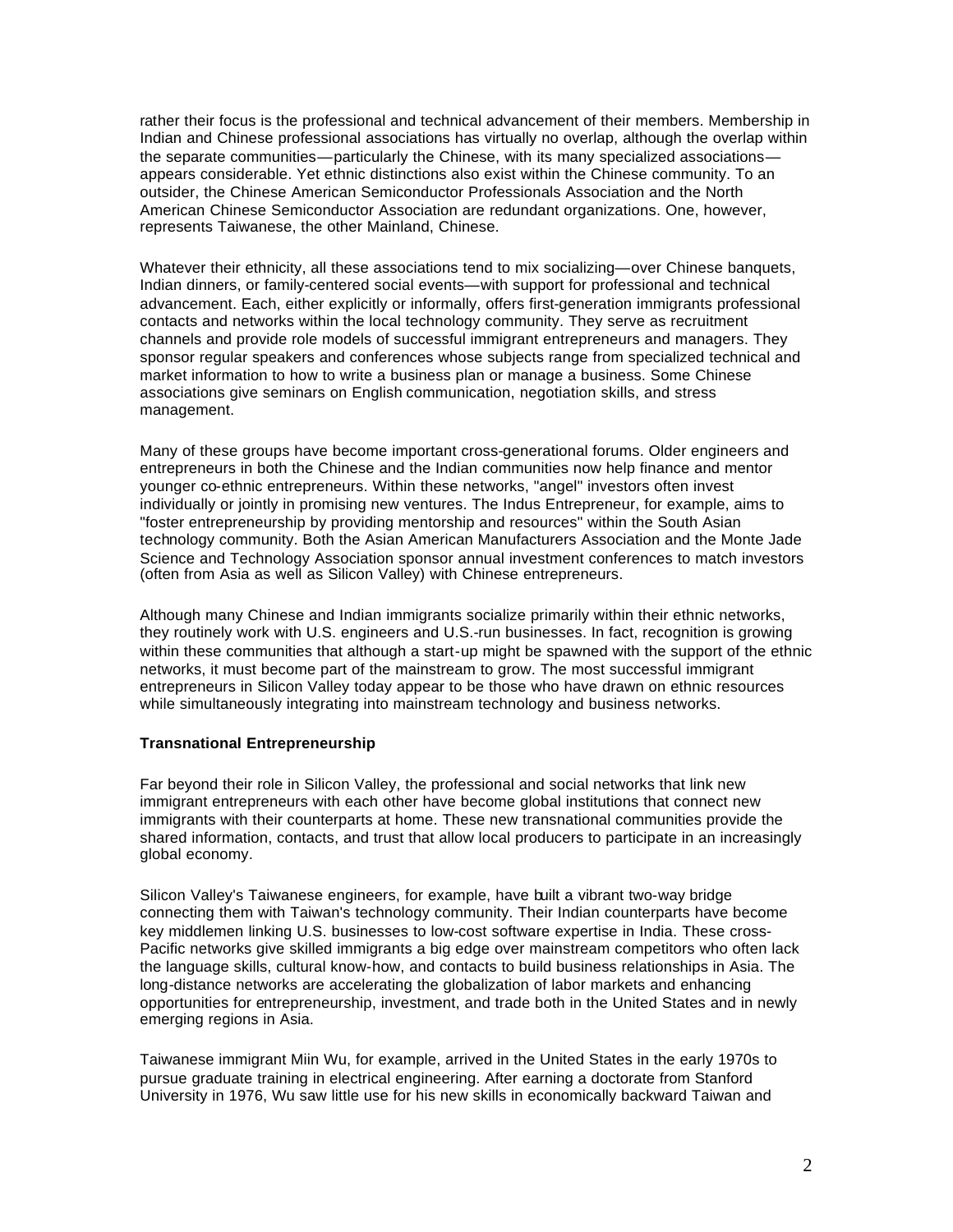chose to remain in the United States. He worked for more than a decade in senior positions at Silicon Valley-based semiconductor companies including Siliconix and Intel. He also gained entrepreneurial experience as one of the founding members of VLSI Technology.

By the late 1980s, Taiwan's economy had improved dramatically, and Wu decided to return. In 1989 he started one of Taiwan's first semiconductor companies, Macronix Co., in the Hsinchu Science-based Industrial Park. Wu also became an active participant in Silicon Valley's Monte Jade Science and Technology Association, which was building business links between the technical communities in Silicon Valley and Taiwan.

Macronix went public on the Taiwan stock exchange in 1995 and in 1996 became the first Taiwanese company to list on Nasdaq. It is now the sixth biggest semiconductor maker in Taiwan, with more than \$300 million in sales and some 2,800 employees. Although most of its employees and its manufacturing facilities are in Taiwan, Macronix has an advanced design and engineering center in Silicon Valley, where Wu regularly recruits senior managers. A Macronix venture capital fund invests in promising start-ups in both Silicon Valley and Taiwan—not to raise money but to develop technologies related to their core business. In short, Miin Wu's activities bridge and benefit both the Taiwan and Silicon Valley economies.

#### **A New Model of Globalization**

As recently as the 1970s, only giant corporations had the resources and capabilities to grow internationally, and they did so primarily by establishing marketing offices or manufacturing plants overseas. Today, new transportation and communications technologies allow even the smallest firms to build partnerships with foreign producers to tap overseas expertise, cost-savings, and markets. Start-ups in Silicon Valley are often global actors from the day they begin operations. Many raise capital from Asian sources, others subcontract manufacturing to Taiwan or rely on software development in India, and virtually all sell their products in Asian markets.

The scarce resource in this new environment is the ability to locate foreign partners quickly and to manage complex business relationships across cultural and linguistic boundaries. The challenge is keenest in high-tech industries whose products, markets, and technologies are continually being redefined—and whose product cycles are exceptionally short. For them, first-generation immigrants like the Chinese and Indian engineers of Silicon Valley, who have the language, cultural, and technical skills to thrive in both the United States and foreign markets, are invaluable. Their social structures enable even the smallest producers to locate and maintain collaborations across long distances and gain access to Asian capital, manufacturing capabilities, skills, and markets.

These ties have measurable economic benefits. For every 1 percent increase in the number of first-generation immigrants from a given country, for example, California's exports to that country go up nearly 0.5 percent. The effect is especially pronounced in the Asia-Pacific where, all other things being equal, California exports nearly four times more than it exports to comparable countries elsewhere in the world.

Growing links between the high-tech communities of Silicon Valley and Taiwan, for example, offer big benefits to both economies. Silicon Valley remains the center of new product definition and of design and development of leading-edge technologies, whereas Taiwan offers world-class manufacturing, flexible development and integration, and access to key customers and markets in China and Southeast Asia. But what appears a classic case of the economic benefits of comparative advantage would not be possible without the underlying social structures, provided by Taiwanese engineers, which ensure continuous flows of information between the two regions.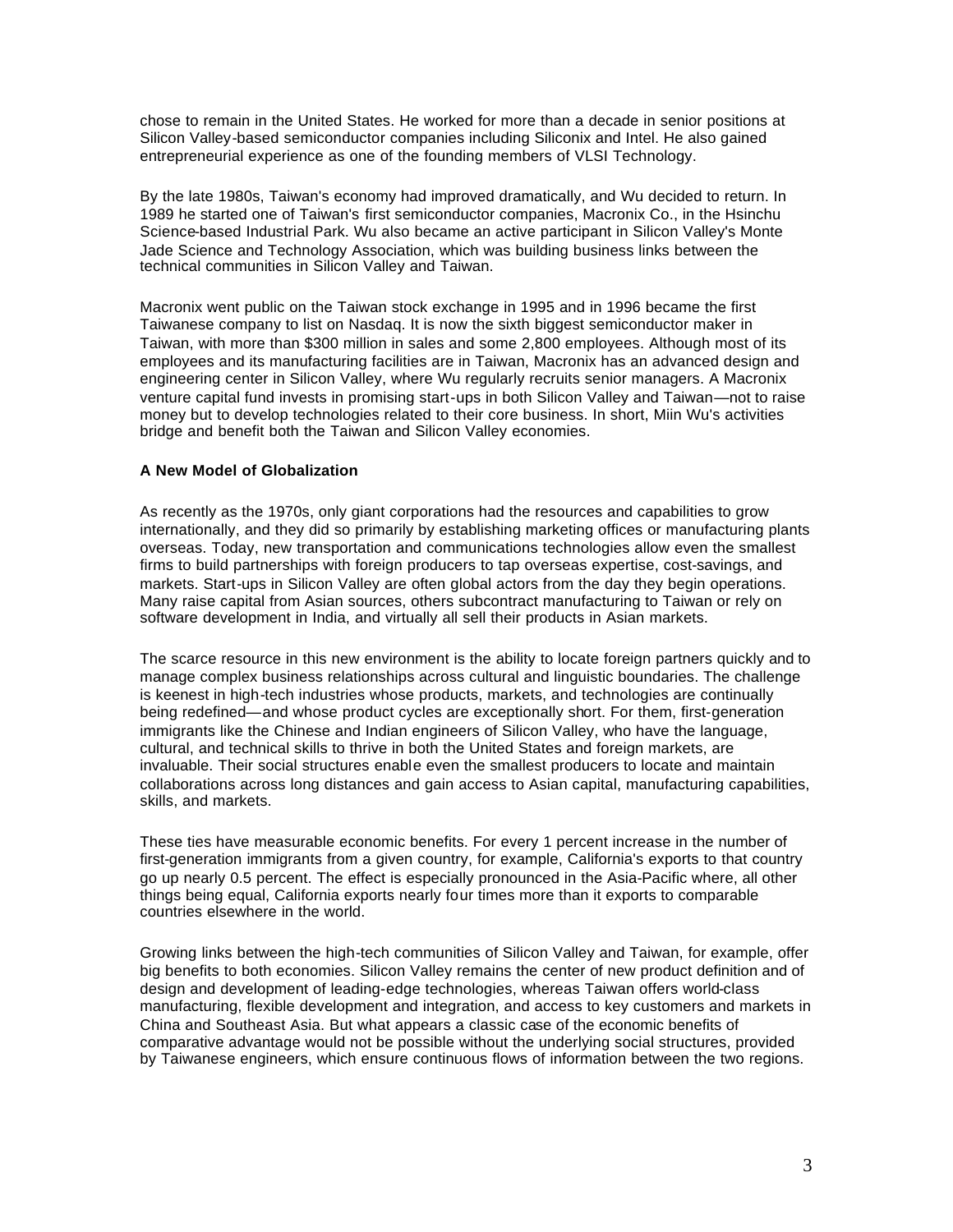The reciprocal and decentralized nature of these relationships is distinctive. The ties between Japan and the United States during the 1980s were typically arm's -length, and technology transfers between large firms were managed from the top down. The Silicon Valley-Hsinchu relationship, by contrast, consists of formal and informal collaborations among individual investors and entrepreneurs, small and medium-sized firms, and divisions of larger companies on both sides of the Pacific. In this complex mix, the rich social and professional ties among Taiwanese engineers and their U.S. counterparts are as important as the more formal corporate alliances and partnerships.

Silicon Valley-based firms are poised to exploit both India's software talent and Taiwan's manufacturing capabilities. Mahesh Veerina started Ramp Networks (initially Trancell Systems) in 1993 with several Indian friends, relatives, and colleagues. Their aim was to develop low-cost devices to speed Internet access for small businesses. By 1994, short on money, they decided to hire programmers in India for one-quarter of the Silicon Valley rate. One founder spent two years setting up and managing their software development center in the southern city of Hyderabad. By 1999 Ramp had 65 employees in Santa Clara and 25 in India.

Having used his Indian background to link California with India, Veerina then met two principals of a Taiwanese investment fund, InveStar, that folded in Taiwan. In less than three months, Veerina set up partnerships for high-volume manufacture of Ramp's routers with three Taiwanese manufacturers (it took nine months to establish a similar partnership with a U.S. manufacturer). The Taiwanese price per unit was about half what Ramp was paying for manufacturing in the United States, and Ramp increased its output one-hundred-fold because of relationships subsequently built by Veerina with key customers in the Taiwanese personal computer industry. Ramp also opted to use the worldwide distribution channels of its Taiwanese partners. And when Ramp designed a new model, the Taiwanese manufacturer was prepared to ship product in two weeks—not the six months it would have taken in the United States.

Veerina attributes much of his success to InveStar's partners and their network of contacts in Taiwan. In a business where product cycles are often shorter than nine months, the speed and cost savings provided by these relationships provide critical competitive advantages to a firm like Ramp. InveStar sees as one of its key assets its intimate knowledge of the ins and outs of the business infrastructure in Taiwan's decentralized industrial system. By helping outsiders (both Chinese and non-Chinese) negotiate these complicated networks to tap into Taiwan's costeffective and high-quality infrastructure and capability for speedy and flexible integration, such firms provide their clients far more than access to capital.

As Silicon Valley's skilled Chinese and Indian immigrants create social and economic links to their home countries, they simultaneously open foreign markets and identify manufacturing options and technical skills in Asia for the broader U.S. business community. Traditional Fortune 500 corporations as well as newer technology companies, for example, now increasingly turn to India for software programming and development talent. Meanwhile, information technologyrelated sectors in the United States rely heavily on Taiwan (and more recently China) for their fast and flexible infrastructure for manufacturing semiconductors and PCs, as well as their growing markets for advanced technology components. And these distant resources are now just as accessible to new start-ups like Ramp as to more established corporations.

These new international linkages are strengthening the economic infrastructure of the United States while providing new opportunities for once peripheral regions of the world economy. Foreign-born engineers have started thousands of technology businesses in the United States, generating jobs, exports, and wealth at home and also accelerating the integration of these businesses into the global economy.